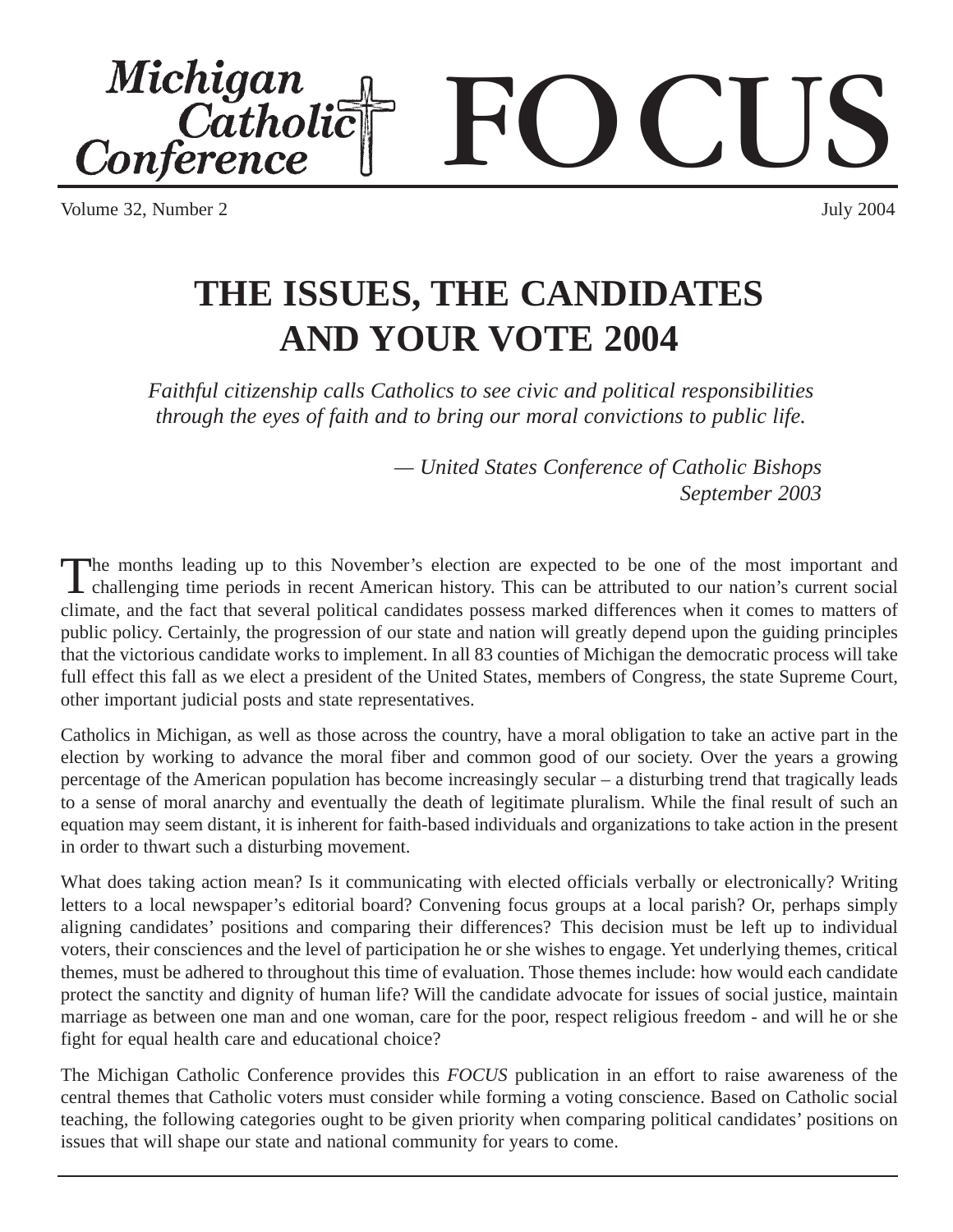## HUMAN LIFE

*Man's life comes from God. It is his gift, his image and imprint, a sharing in his breath of life.*  God therefore is the sole Lord of this life: man cannot do with it as he wills.<sup>*i*</sup>

The Catholic Church is steadfast in her belief that from the point of conception to the point of natural death, all human beings are sacred, deserving of respect and must be protected. This critical issue is absolute in the eyes of Catholic doctrine, leaving no room for misunderstanding. Human life is the origin of all human activity – without it, human society would have nothing to build upon. To support policies allowing for the promotion and protection of God's greatest gift would display proper conscience formation, clear understanding of Catholic social teaching and the will to help guide our human community toward a consistent culture of life. Adherence to one's faith must always impel public social action in true regard of faithful citizenship. In this aspect it is dishonest to claim one's conscience is opposed to abortion yet supports the procedure as public policy.

Catholic social teaching also implores us as Christians to protect even those who take the lives of others. Opposition to capital punishment is tied to the Church's doctrine of mercy, as has been the position of His Holiness Pope John Paul II. Therefore, capital punishment, state sanctioned killing, must be opposed by the Catholic voter. This position has been consistently upheld by the bishops of Michigan, who have stated: *"We believe that a principled and consistent rejection of death-dealing as a policy is required to uphold the dignity of the human person and the value of human life."*

Euthanasia and embryonic stem cell research are two further life issues that must be consistently rejected by a well-formed Catholic conscience. Euthanasia is understood as an action or omission which of itself or by intention causes death in order for suffering to be eliminated. Moreover, "the pleas of gravely ill people who sometimes ask for death are not to be understood as implying a true desire for euthanasia; in fact, it is almost always a case of an

anguished plea for help and love. What a sick person needs, beside medical care is love, the human and supernatural warmth with which the sick person can and ought to be surrounded by all those close to him or her, parents and children, doctors and nurses."<sup>ii</sup> It is necessary to reaffirm that nothing and no one can in any way permit the killing of an innocent human being.

While human stem cells are derived from adult tissue and can be retrieved without harming the donor, the only way to obtain embryonic stem cells is to kill the living embryo. Not only do the creation and destruction of embryonic cells violate the sanctity of human life, but they also violate central principles of civilized codes on human experimentation. Such research is both immoral and unnecessary. It is immoral because it constitutes the act of taking life. It is unnecessary because only adult stem cells have proven to be scientifically worthwhile and deserve even further research to isolate their potential capabilities. Because embryonic stem cell research lacks respect for basic human dignity, federal funds must not be used to further escalate the creation of a culture of death.

*Adherence to one's faith must always impel public social action in true regard of faithful citizenship.* 

- **• Where does the candidate stand on abortion?**
- **• Where does the candidate stand on capital punishment?**
- **• Where does the candidate stand on euthanasia and embryonic stem cell research?**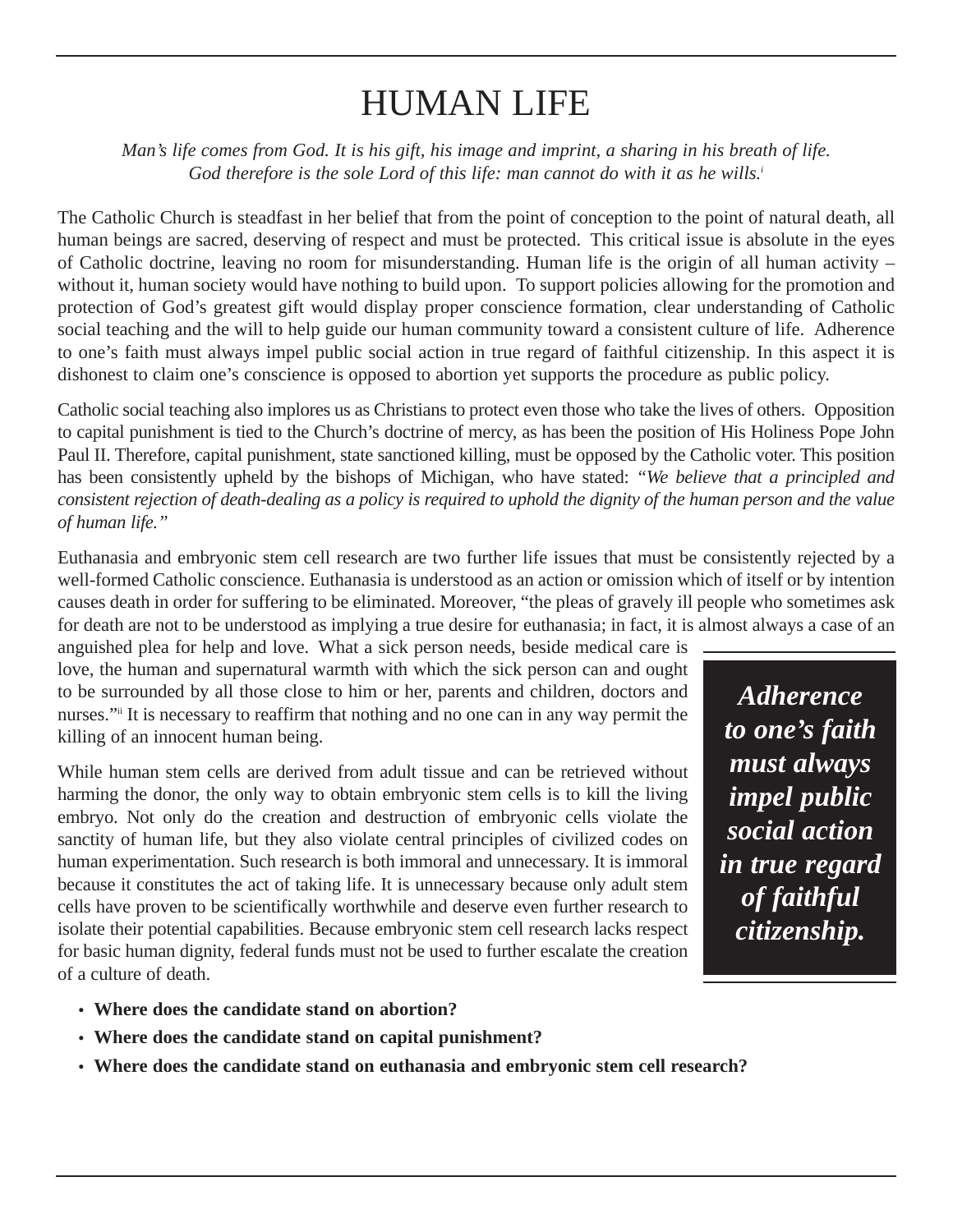# EDUCATION & HEALTH CARE

*…parents have a right to choose a school for (their children) which corresponds to their own convictions. This right is fundamental…Public authorities have the duty of guaranteeing this parental*  right and of ensuring the concrete conditions for it exercise.<sup>iii</sup>

One fundamental right of human decency and dignity is the right to an education. The Catholic Church has long held that parents are the primary educators of their children and should have a greater role in what, how and where their children are educated. In some cases private and/or religious schools are the best option for children. In others, public charter schools are more effective. For many, the traditional public school system provides the best educational opportunity. For this reason, educational reform must continue to include a greater role for parents and families. Competition created by viable school choice policies will serve to better public schools and force all schools to focus on their most important mission, educating children.

True education reform removes barriers that prevent the state from living up to its moral obligation to ensure all children receive a quality education, and all families have the ability to make the choice they feel provides the best opportunity for their children. Expanding educational choice then is not an option. It is a tenet of social justice.

**• Where does the candidate stand on the rights of parents to choose the educational setting for their children and the state's obligation to provide the means to exercise that right?**

Equitable, accessible and ethical health care is an essential safeguard of human life. Health care is a human right, and genuine health care reform, recognizing the dignity of persons and the unique needs of the poor, is a matter of fundamental justice.

Quality health care is another fundamental right that must be promoted and supported by the cooperative efforts of the public and private sectors for the dignity of the individual and society as a whole. There continues to be a genuine need to reform our health care delivery system. The problems of the uninsured and the underinsured continue to escalate. The Catholic Church has spoken vigorously for reform rooted in values that respect the essential dignity of each person, ensure that human life is protected, and recognize the unique needs of the poor.

**• Where does the candidate stand on extending quality health care benefits as a right to all people?**

# ECONOMIC JUSTICE AND FISCAL ISSUES

*Poor children, workers and families may not have the most powerful lobbies, but they have the greatest needs. We welcome a broad debate on economic life, but we cannot support a retreat in the fight against poverty and economic injustice. And let us as citizens and believers continue to advocate for people who are poor and vulnerable in our communities, nation and world.iv* 

The state budget is a moral statement for the people of the State of Michigan. Through it, the values of the state are expressed. With it, basic needs of citizens are guaranteed. By it, the mandate to work for a just society comes closer to realization. Similarly, the challenges to care for God's creation and an environmentally rich Michigan also offer fundamental moral and ethical dimensions that cannot be ignored.

A clear indicator of the moral strength of a society is the assistance it provides its citizens who are most needy. Certainly, there is a direct correlation between moral government and the moral behavior and attitude of its citizens; therefore, a moral budget created by the state should foster broad implications upon the civility of its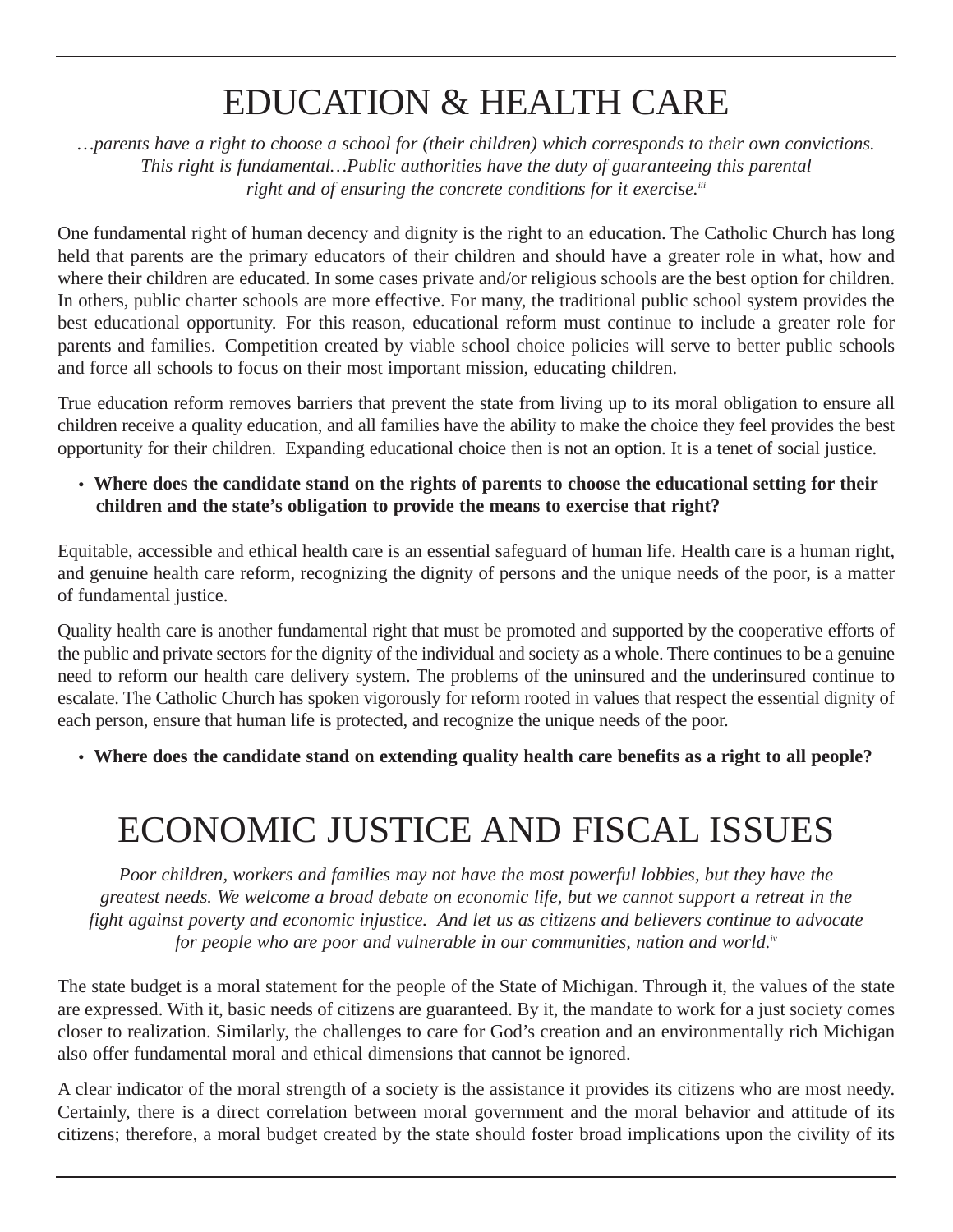citizens. Matters of importance such as economic justice, social responsibility, human dignity and concern for the common good must all be considered when policymakers come to the table.

In achieving the common good, Catholic social teaching recognizes that excessive intervention by the state can threaten personal freedom and initiative and interfere with work best completed by smaller bodies, such as local communities, churches and families. Additionally, all individuals have the responsibility to try and care for themselves and their families. This teaching, however, also calls on government to assist individuals and communities when they cannot help themselves. In performing this role, the state is fulfilling its moral responsibility to promote the common good.

Of particular concern to the Catholic faithful must be the various state and federal programs which are most responsible for ensuring the health and safety of Michigan's children, poor, elderly, sick and homeless. This concern is especially relevant when often times legislators of various fiscal beliefs contend that such programs should be drastically cut from government. Therefore, it is critical to advocate support for programs that directly benefit our society's most vulnerable population. For the state to practice the virtue of solidarity allows our society to learn that "love thy neighbor" has global dimensions in an interdependent world.

*A clear indicator of the moral strength of a society is the assistance it provides its citizens who are most needy.*

Where the global economy leaves individuals behind, it is the moral function of government to protect human rights and secure basic rights of all members of the human family. Government must assume responsibility for guaranteeing that the minimum conditions for social activity, including both human rights and justice, are met. The Church's teaching on international justice and peace is not just a mandate for a few large agencies, but a challenge for every Catholic and every individual who seeks to lead our nation and state.

- **• Does the candidate support preserving and promoting programs that lend the most support to the poor and most vulnerable members of our society?**
- **• How does the candidate address issues of globalization and solidarity with those who are left behind?**

### RELIGIOUS FREEDOM

*The freedom or immunity from coercion in matters religious which is the endowment of persons as individuals is also to be recognized as their right when they act in community.* 

Freedom of religion, including conscience, is a primary and inalienable right of the human person, as it is guaranteed in the Constitution of the United States. Insofar as it touches the innermost sphere of the spirit, one can even say that it upholds the justification, deeply rooted in each individual, of all other liberties. Legislation that protects religious freedom, limits government intrusion into religious matters, and allows for reasonable collaboration between public and religious entities must be respected by those running for public office.

As our nation evolves in a pluralistic manner, we must be able to find ways to honor and respect our neighbor's concerns, needs and beliefs. The tradition of meeting society's needs, particularly in health care, through a combination of public and private institutions is a source of strength and diversity that we should find ways to support rather than weaken. The Church believes that accepting conscience clause legislation and the principles they represent would be a gain for society and an acceptance of our nation's heritage of pluralism and respect for differences.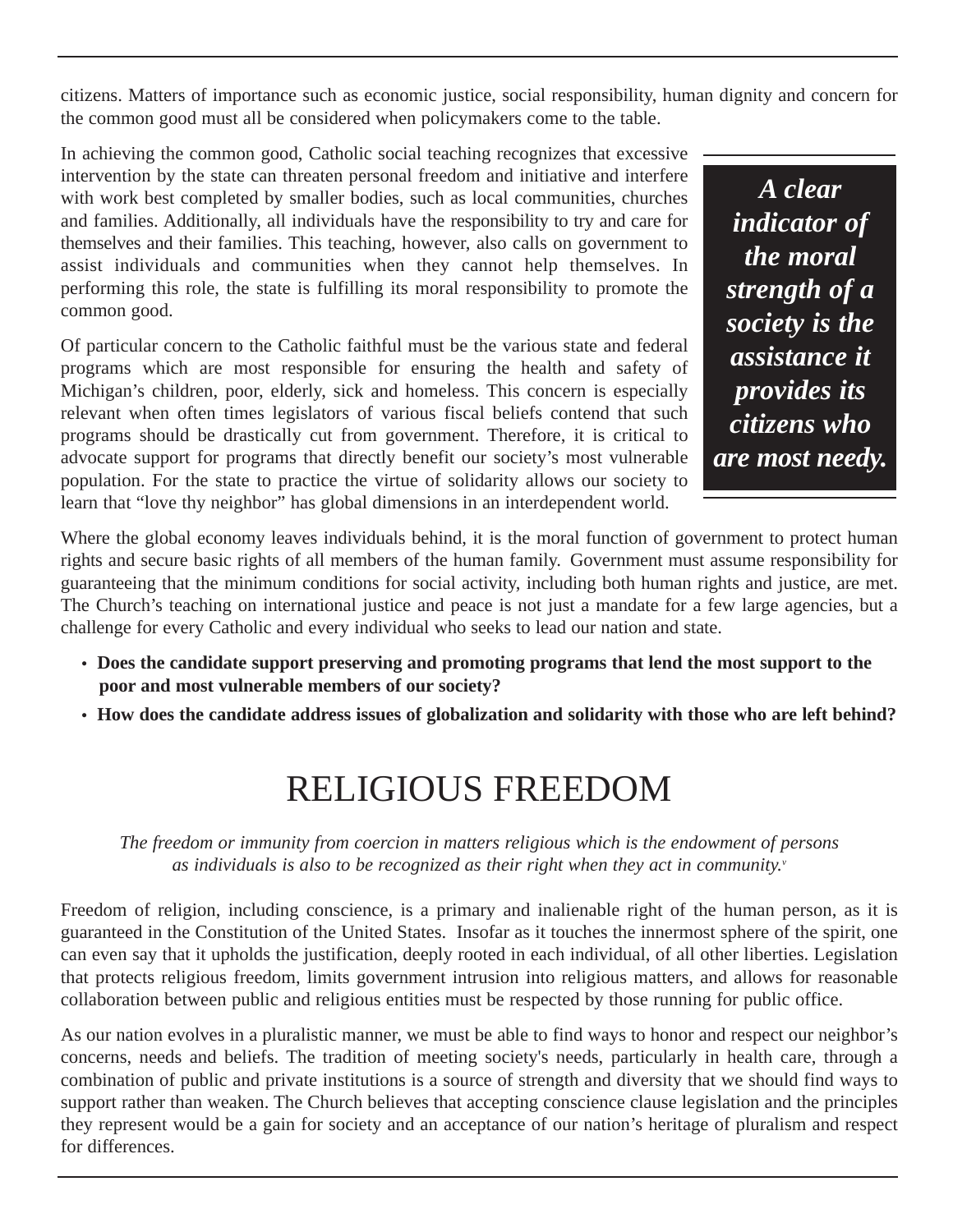Consequently, individual and institutional health care providers can and should be allowed to provide health care without being forced to compromise their conscience rights. Catholic health care providers should be protected, by law, from being coerced into providing such services as sterilization, euthanasia, in-vitro fertilization, embryonic stem cell research, cloning, and any other non-emergency procedure that undermines the dignity of the human person. This regard for diversity of beliefs protects against oppression of religions and honors the role of religious organizations in providing critically needed social services.

**• Where does the candidate stand on defending religious freedom by protecting a right of conscience for institutional and individual health care providers?**

## CHILDREN AND FAMILIES

*No ideology can erase from the human spirit the certainty that marriage exists solely between a man and a woman, who by mutual personal gift, proper and exclusive to themselves, tend toward the communion of their persons. In this way, they mutually perfect each other, in order to cooperate*  with God in the procreation and upbringing of new human lives.<sup>vi</sup>

Children are among the most vulnerable members of the human family. As policies are advanced to help children, they must support families, since children's lives are nurtured or neglected, enhanced or diminished, by the quality of family life. While God established the means for family as the basic cell of human society,

public policies must support the concept of family. Therefore, the needs and concerns of families must be a central priority. Marriage, as God intended it, provides the basic foundation for family life and needs to be protected in the face of the many pressures working to undermine it. Since the family is the primary, indispensable and essential unit of society, policies must strengthen the family and maintain and promote marriage as between one man and one woman.

If we look to marriage as something different from the union of one woman and one man we essentially change the societal equation. It cuts out rationale for marriage altogether, turning it into just one more additional lifestyle, one more partnership option, one more contract. To say otherwise is to say that marriage and married couples do not make a unique contribution to the human community. Marriage is essential to the continuation of the human race, and to the dignity, stability and peace and prosperity of family and society.

The facts are that neither the state, nor religion, Catholic or otherwise, created the institution of marriage. It cannot simply be redefined beyond what we know has always been. Just as we have learned to respect the natural ecology of the state, we should respect its societal ecology as well. The Catholic Church is earnest in its belief that marriage between one man and one woman is the fundamental institution of civil society.

- **• Does the candidate support marriage as between one man and one woman?**
- **• Where does the candidate stand on creating incentives for adoption?**

*Marriage, as God intended it, provides the basic foundation for family life and needs to be protected in the face of the many pressures working to undermine it.*